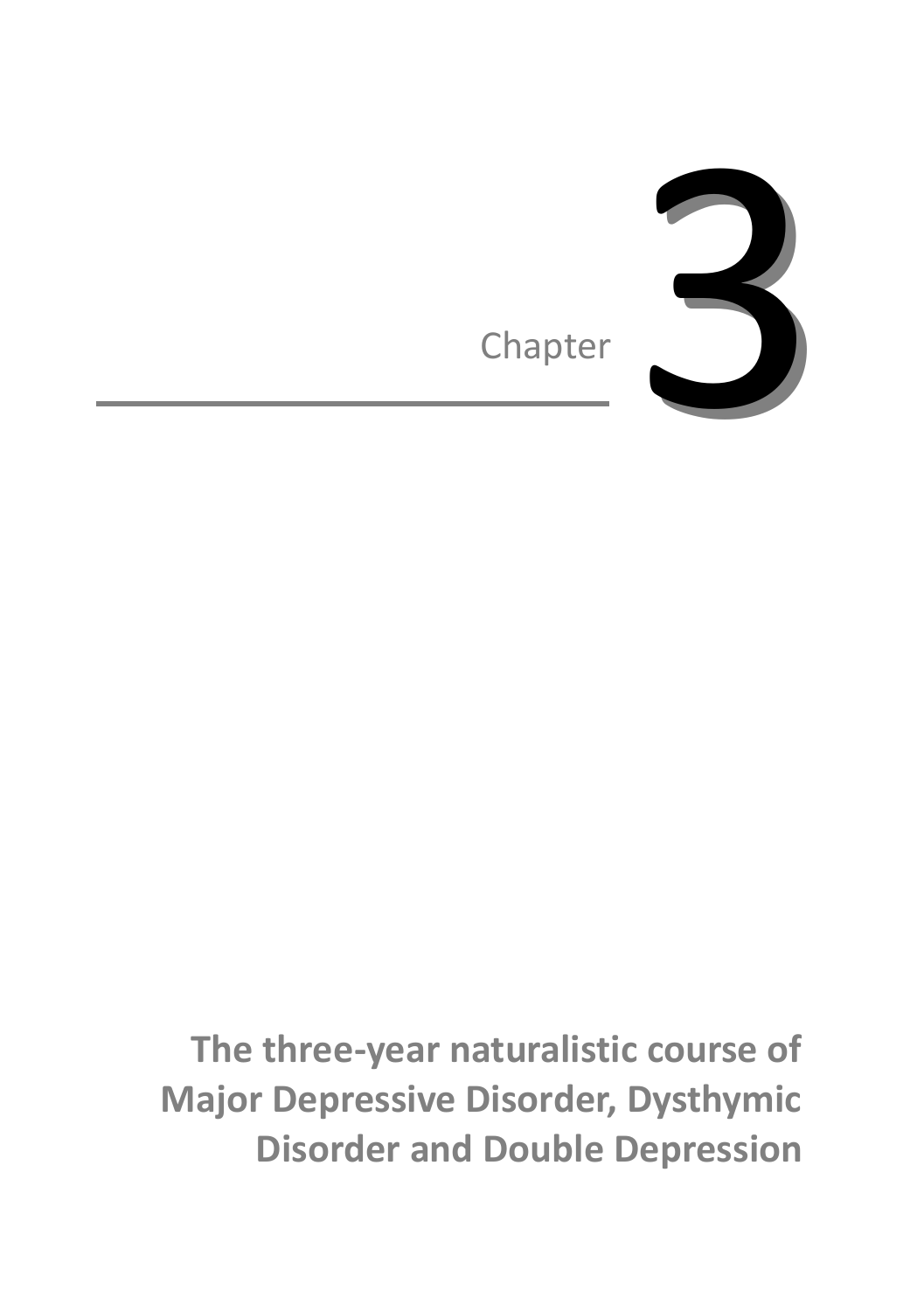#### **ABSTRACT**

**Background** Recent studies support a distinction between acute and chronic forms of depression, which contrasts the single disease hypothesis for depressive disorders. Insight into the (determinants of) the 3-year naturalistic course of Major Depressive Disorder (MDD), Dysthymic Disorder and Double Depression may contribute to this debate.

**Methods** Data were derived from NEMESIS, an epidemiologic survey in the adult population of the Netherlands. 400 Respondents who met the Composite International Diagnostic Interview (CIDI) criteria of MDD and/or Dysthymic Disorder were selected. Cox proportional hazards analyses and Linear Mixed Models were conducted to examine 3-year course trajectories of MDD, Dysthymic Disorder and Dysthymic Disorder and determinants for course.

**Results** Adjusted analyses showed similar course trajectories for Dysthymic Disorder and Double Depression, which were significantly worse than the course for MDD. Determinants of unfavorable course were neuroticism and poor functioning.

**Limitations** Attrition was higher among persons with Dysthymic Disorder. However, since attrition is generally associated with poorer outcome, this would indicate that differences in course may even have been larger in reality.

**Conclusions** Dysthymic Disorder and Double Depression involve a similar course which is worse than the course of MDD only. These results do not support a distinction between Dysthymic Disorder and Double Depression. Duration of symptoms and level of functioning may serve as two clinically relevant classifying dimensions within the broad category of depressive disorders.

Didi Rhebergen Aartjan TF Beekman Ron de Graaf Willem A Nolen Jan Spijker Witte J Hoogendijk Brenda WJH Penninx

**Published in:** Journal of Affective Disorders 2009; 115: 450-459.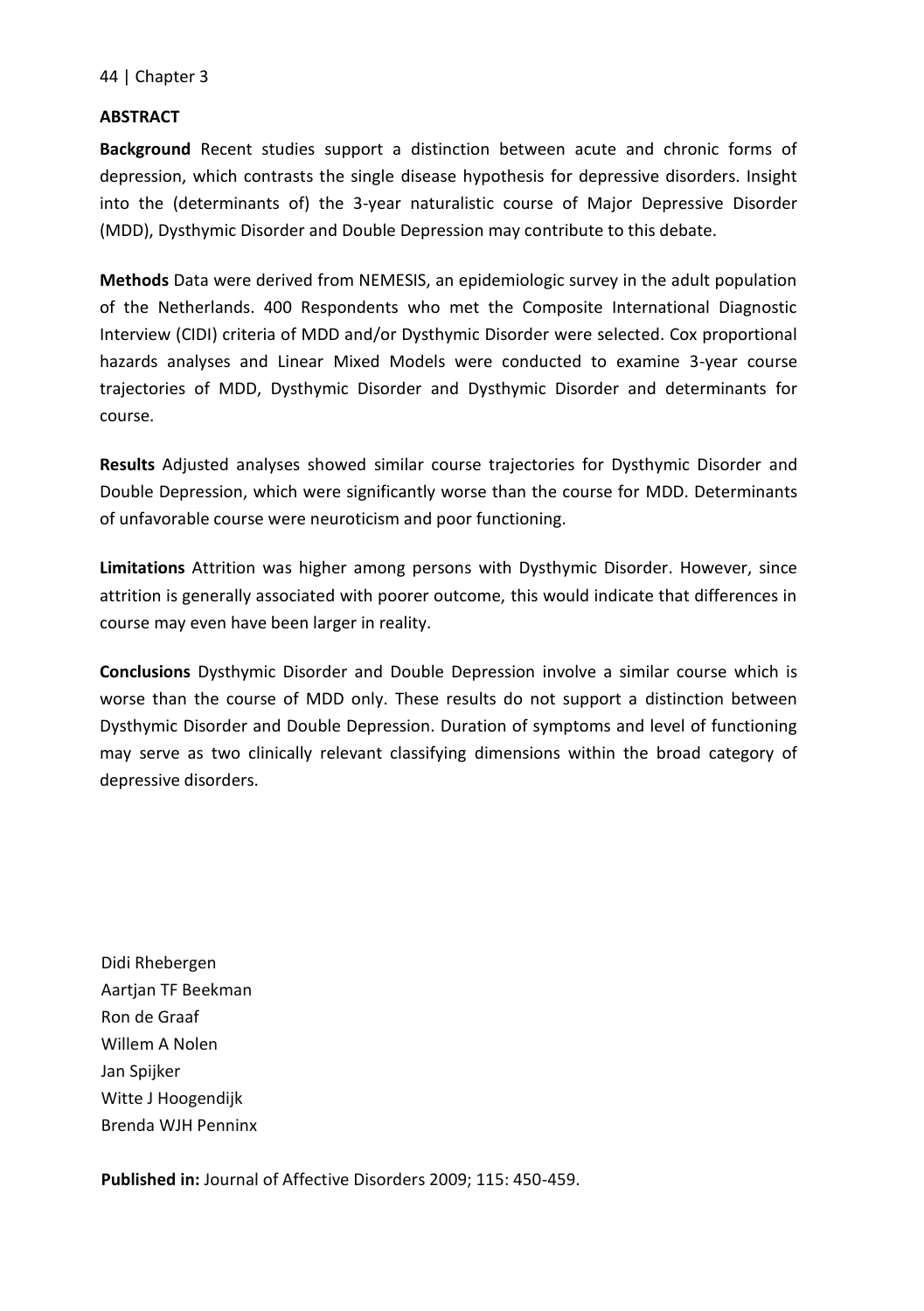## **INTRODUCTION**

In 1980, Dysthymic Disorder was introduced in the DSM-III to replace neurotic depression and since then characterizes a mild, but chronic depressive disorder. Various studies have revealed high prevalence rates (Avrichir and Elkis, 2002; Bijl et al., 1998a; Kessler et al., 1994), a large impact on social functioning (Bijl and Ravelli, 2000; Wells et al., 1992) and high health care utilization (Howland, 1993) associated with Dysthymic Disorder. Many persons with a Dysthymic Disorder are faced with a comorbid Major Depressive Disorder (MDD), a phenomenon often called "Double Depression" (Keller and Lavori, 1984; Keller and Shapiro, 1982). Klein and colleagues (2000) found the percentage of a comorbid Major Depressive Disorder among Dysthymic outpatients even exceeding 90%. This enormous overlap in diagnoses between Dysthymic Disorder and MDD raised the question whether they could be seen as two distinct disorders. In the Zurich study, Angst and Merikangas (1997) found little diagnostic stability in patients with depressive disorders over time. There was a strong tendency for individuals to meet multiple depressive subtypes over time. This finding was also described by Judd et al. (2002): during the long-term course of depressive illness, major, minor, dysthymic and subsyndromal symptoms waxed and waned within the same person. In other reports, the more chronic course of Dysthymic Disorder over MDD has been emphasized as a distinguishing feature. Patients with Dysthymic Disorder and Double Depression exhibited significantly lower rates of improvement, compared to patients with MDD (Keller et al., 1983; Klein et al., 2006). Paucity of differences between various forms of chronic depression (McCullough et al., 2000, 2003) and similar patterns of course (Klein et al., 2006) raised the question whether these various forms of chronic depression reflect clinically or etiologically meaningful distinctions, or could better be viewed as a single, broad condition that can assume a variety of clinical courses. It was stated, that the chronicnonchronic distinction could be an important source of heterogeneity in depression and should be taken into account in clinical and etiological research.

The evidence supporting this would require studies of the natural course of depressive disorders and factors that may predict the outcome in community based studies. Moreover, a study would require sufficient subjects with MDD, pure Dysthymic Disorder and Double Depression (MDD superimposed on a Dysthymic Disorder); sufficient follow-up time to determine the outcome and a broad range of putative predictors of the outcome. Most studies to date have been conducted among out-patients (Klein et al., 2006; McCullough et al., 2000, 2003), which hampers generalization to the general population. Furthermore, due to high prevalence of a (history of) Double Depression, insight into the course of pure Dysthymic Disorder is limited. In the current large community-based study, we compare the three-year course of pure Dysthymic Disorder, Double Depression and Major Depressive Disorder (MDD), and examine the most important determinants for the course of these depressive disorders.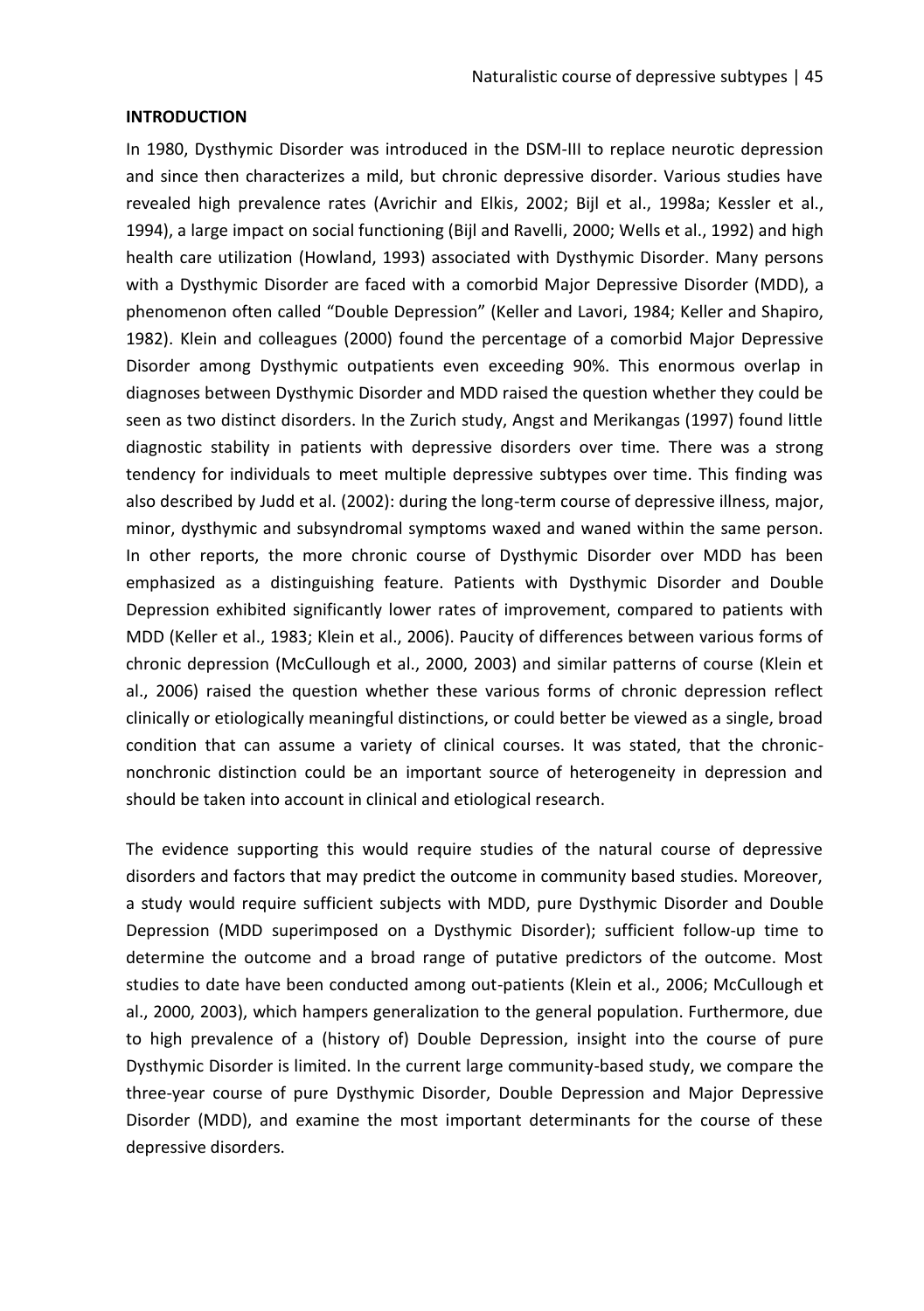## **METHODS**

## **Study sample**

The data of the current study were derived from the Netherlands Mental Health Survey and Incidence Study (NEMESIS). This is a naturalistic, prospective, epidemiological survey among a representative sample (n=7076) of the general adult (aged 18 to 64 years) population in the Netherlands. Data were recorded in three waves: at baseline in 1996, after 12-month follow-up (1997) and after 3 years (1999). The sampling procedure consisted of a multistage, stratified, random sample. The method of recruitment was extensively described elsewhere (Bijl et al., 1998b). The fieldwork was done by 90 interviewers experienced in systematic data collection. All of them underwent a 3-day training course in recruiting respondents and computer-assisted interviewing, followed by a 4-day course of training at the WHO-CIDI training centre in Amsterdam (Bijl et al., 1998b). Procedures were approved by the ethics committee of the Netherlands Institute of Mental Health and Addiction and informed consent was obtained according to the prevailing Dutch law of 1996. In the first wave (T0), 7076 (69.7%) respondents could be included. At the second (T1) and third (T2) waves, 1458 (20.6%) and 822 (14.6%) respondents respectively were lost to attrition (Bijl et al., 1998b). After adjustment for sociodemographic factors, 12-month Social Phobia and Agoraphobia at T0 were associated with T1 attrition and 12-month MDD, Dysthymic Disorder and Alcohol Dependence at T1, were associated with T2 attrition (Graaf et al., 2000a,b).

For the present study, respondents from NEMESIS with a 12-month MDD and/ or 12-month Dysthymic Disorder at baseline were included (n=536). Availability of data from the baseline assessment (T0) and at least one follow up (T1 or T2) were considered necessary to contribute to the analyses. 136 Subjects did not fulfill the latter criteria, resulting in a study population of exactly 400 respondents. Attrition rates, adjusted for confounding covariates, among the different depressive disorder subgroups differed (MDD as reference, Dysthymic Disorder (OR 1.68 [95% CI 1.00-2.83]), Double Depression (OR 0.67 [95% CI 0.40-1.11]) with slightly higher rates among those with Dysthymic Disorder and Double Depression.

#### **Measurements**

## *Depressive disorder diagnoses*

Diagnoses of MDD, Dysthymic Disorder and Double Depression, in all three waves, were based on the Composite International Diagnostic Interview (CIDI), version 1.1 (Smeets and Dingemans, 1993). The CIDI, developed by the WHO (World Health Organization, 1990), is a structured interview with acceptable reliability and validity (Wittchen, 1994). The depressive disorder diagnoses served to select the study cohort, as well as to define the outcome variables in the longitudinal analyses on 3-year course. Organic exclusion rules were used in making diagnoses, but hierarchical exclusion criteria, as applied by the CIDI were ignored, thus allowing comorbidity of depressive diagnoses. The diagnosis of MDD and Dysthymia were defined based on DSM-III-R criteria. Based on the presence of 12-month MDD and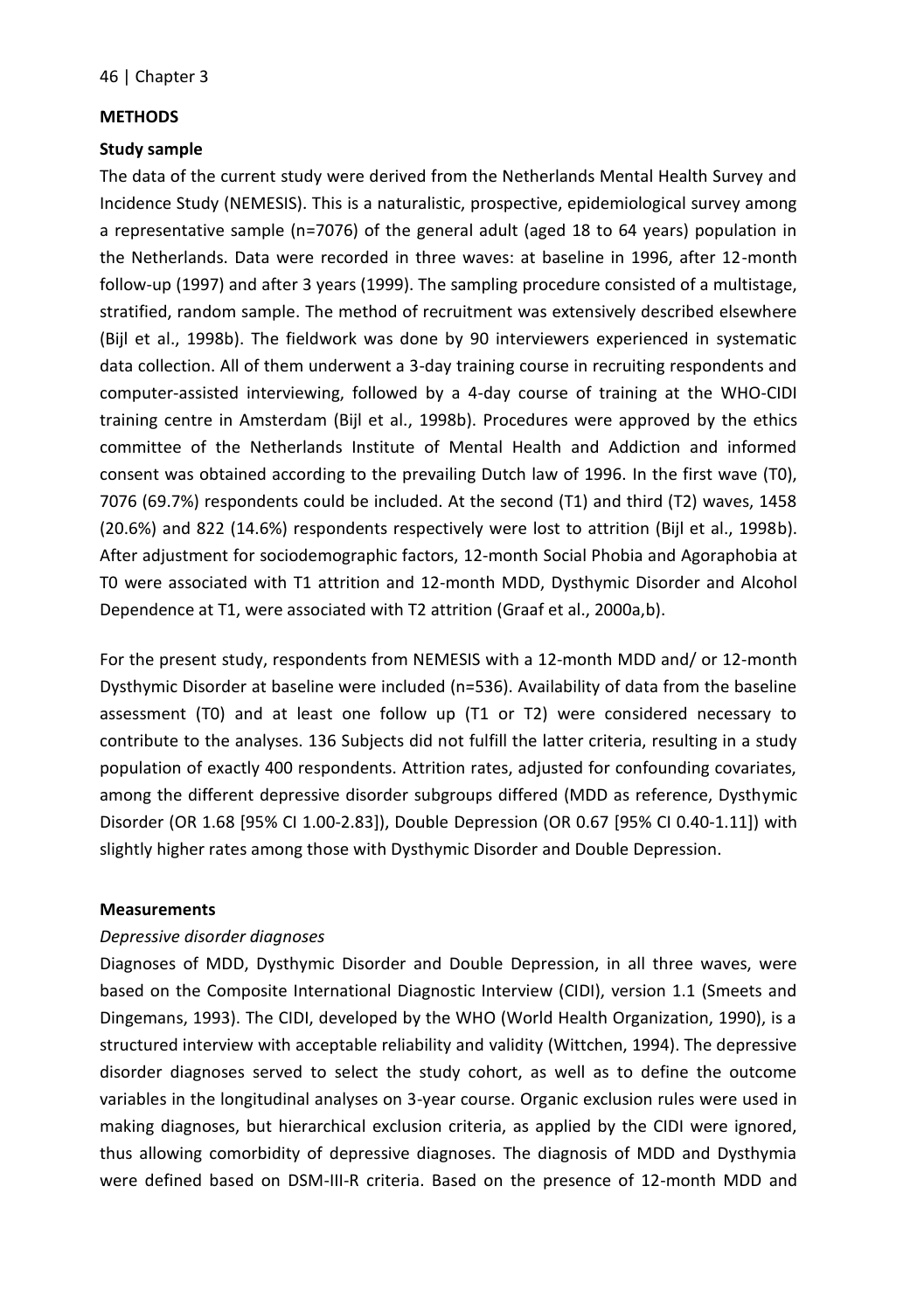Dysthymia diagnoses at baseline, various baseline depression groups were defined. MDD only consisted of those fulfilling a MDD but not a Dysthymia diagnosis, whereas Dysthymic Disorder only consisted of those with a Dysthymia but not a MDD diagnosis. Double Depression was defined as Dysthymic Disorder with a comorbid MDD, ignoring the sequence of onset of Dysthymic Disorder and MDD. For disease course over time, the presence of any MDD and/or Dysthymic Disorder diagnosis over 3 years was evaluated in the 1-year and 3 year follow-up assessments using CIDI diagnoses. To be able to distinguish between remission and persistence of symptoms, minor depression as an outcome measure was also included in the analysis. A person met the criteria for minor depression if at least one of the key features of a MDD was met and up to three additional symptoms, resulting in a minimum of 2 to a maximum of four depressive symptoms.

#### *SF-mental summary scale*

In order to see, whether our results are consistent when outcome was defined using a continuous indicator, we conducted a longitudinal analysis with outcome defined as symptom severity measured by the SF-mental health summary scale. The mental health summary scale of the Short-Form 36 Health Survey (SF-36) (Ware and Sherbourne, 1992) is a widely applied questionnaire involving 4 subscales and consisting of role limitations due to mental health, vitality, social functioning, and mental health. Scoring was performed on a 0- 100 scale, with 100 defined as maximum functioning. Good reliability and validity of this instrument has been demonstrated elsewhere (Aaronson et al., 1998; Burke et al., 1995; McHorney et al., 1993, 1994). In our study, the mental summary scale has sufficient internal reliability (Cronbach's  $\alpha$ =0.81). It has been demonstrated elsewhere that there is no substantial loss of information, when summary scales are used (Ware et al., 1995).

#### *Baseline characteristics*

Characteristics of the subgroups of depressive disorders were recorded during the baseline interview. We included the following variables: gender, age, partner status, level of education and the number of comorbid somatic disorders. Age was included as a continuous variable. Partner status was dichotomized into having a relationship or not. Education was included to assess socio-economic status and dichotomized into lower  $($   $\leq$  10 years of education) and higher level (≥10 years of education). The number of comorbid somatic disorders was defined as the number of somatic disorders during the last year. Only those somatic conditions that were reported to be treated or monitored by a doctor were included. This was assessed by means of a 32-item semi-structured list, based on the Health Interview Survey of Statistics Netherlands (Berg and Bos, 1989) and recorded as a continuous variable.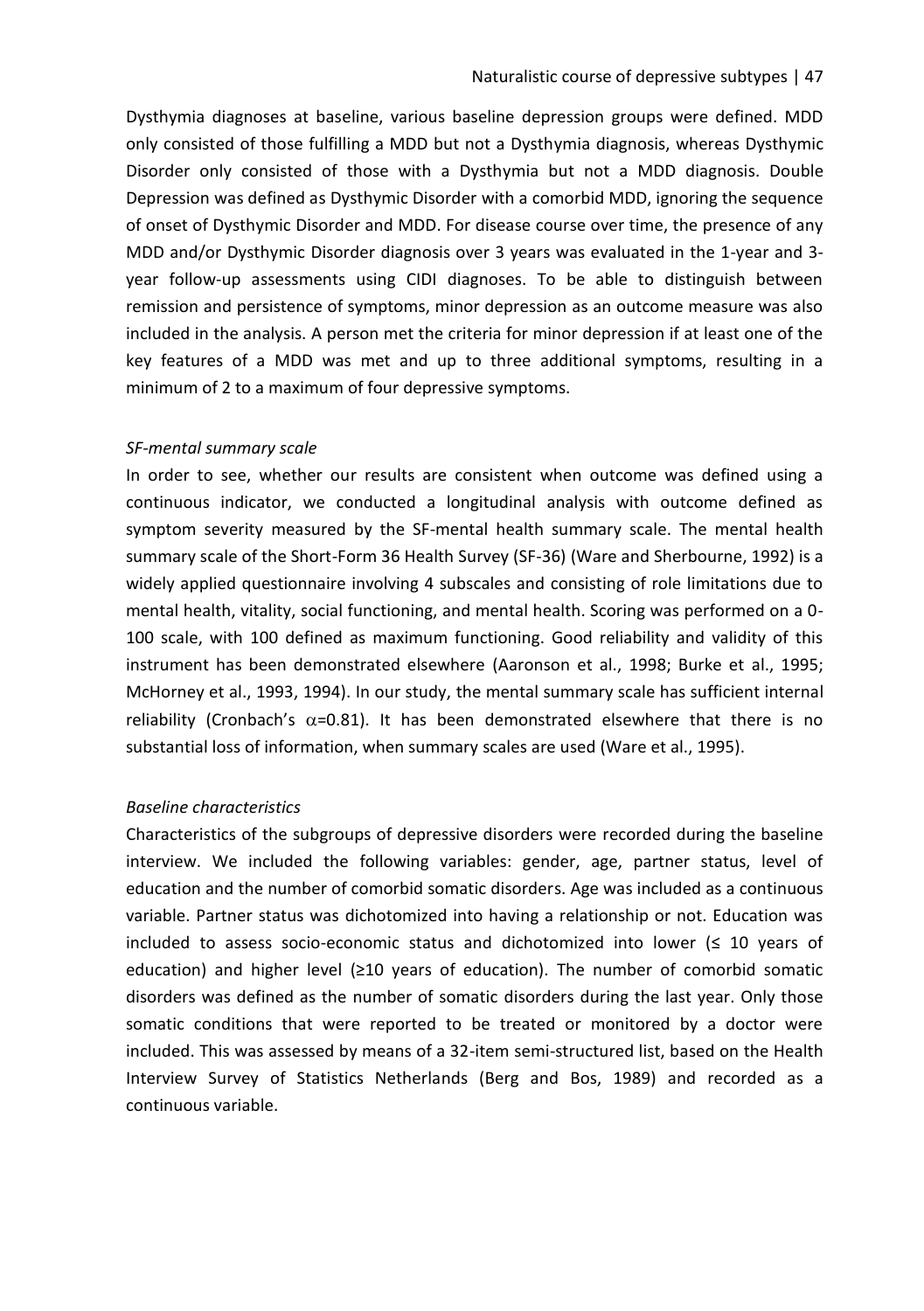#### *Predictors of course*

In addition to the baseline characteristics, a range of putative predictors of course were included: childhood adversity, comorbid anxiety disorder, comorbid alcohol dependence, the presence of a MDD-episode prior to the current episode, a depressive disorder among first-degree family members, neuroticism and the level of global functioning. All these putative predictors were recorded during the baseline interview. Childhood adversity was assessed using a structured interview in which respondents were asked to retrospectively recall whether they had experienced emotional neglect, psychological abuse, physical abuse or sexual abuse before the age of 16. For more detailed information on the questions, we refer to previous reports (Afifi et al., 2007; Graaf et al., 2004). The ordinal responses to these inquiries were recorded as: never, once, sometimes, regularly, (very) often. Neglect, psychological abuse, and physical abuse were coded as present if abuse occurred at least sometimes. Sexual abuse was coded as present if the abuse occurred once or more (Afifi et al., 2007; Graaf et al., 2004). Comorbid anxiety disorder, comorbid alcohol dependence and the presence of a MDD prior to the current episode of a depressive disorder were assessed by means of the CIDI (Smeets and Dingemans, 1993). For comorbid anxiety disorder and alcohol dependence, 12-month diagnoses were applied. The presence of a MDD prior to the current episode was assessed differently for the three groups. For persons with a current MDD or Double Depression, a prior MDD was present if the persons met the CIDI criteria for a recurrent episode of MDD at baseline. For persons with a Dysthymic Disorder, a prior MDD was present, if a person met the CIDI criteria for a lifetime MDD at baseline. The presence of depressive disorders among the first-degree relatives (father, mother, brother, sister or child) of the respondent was based on self-report by the respondent. Neuroticism was assessed using the Groningen Neuroticism Questionnaire (Ormel, 1983; Ormel et al., 2001; Ormel and Wohlfarth, 1991), a 14-item, 3 point scale with sufficient internal reliability in the present study (Cronbach's  $\alpha$ =0.80). An inversed scale was computed, resulting in high scores reflecting high levels of neuroticism. Global functioning was assessed using the physical summary scale of the Short-Form 36 Health Survey (SF-36) (Ware and Sherbourne, 1992). This summary scale covers 4 subscales including physical functioning, role limitations due to physical health, bodily pain, and general health. The physical summary scale has sufficient internal reliability in the present study (Cronbach's  $\alpha$ =0.85). It has been demonstrated elsewhere that there is no substantial loss of information, when summary scales are used (Ware et al., 1995).

## **Statistical analyses**

First, the baseline characteristics across depressive disorder groups were compared using two-tailed chi-square statistics (for categorical variables) and one-way-analysis of variance statistics (ANOVA for continuous variables). Second, the course of the three depressive disorders was described using cross tabulations of the various disorders at follow-up assessments. Third, it was analyzed which factors were associated with a more chronic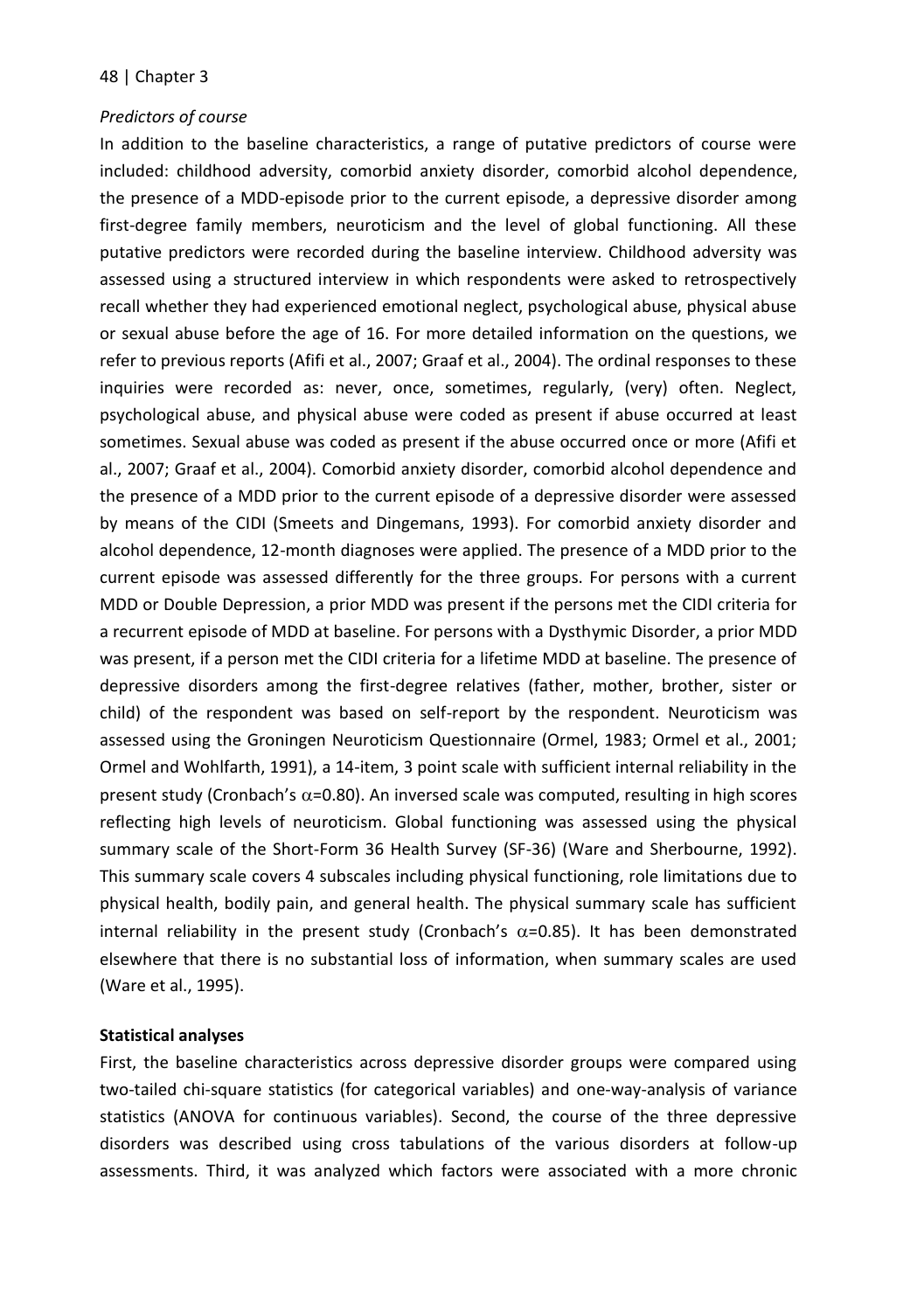course, after adjustment for socio-demographic differences between the groups. Cox proportional hazards model was used to examine the association of type of depressive disorder at baseline (MDD, Dysthymic Disorder, Double Depression) and course. The dependent variable was time to first report of any depressive disorder, MDD or Dysthymic Disorder during the following three years. Persons with no depressive disorder both at T1 and at T2 were censored at their time of last interview. No depressive disorder was defined as not fulfilling the criteria of a MDD and/or Dysthymic Disorder or minor depression. The Hazard Ratio (HR) is the risk of having a depressive disorder during three years of follow up, incurred by the presence or absence of a prognostic factor, as compared to the reference category. Hazard Ratios (HRs) and 95% confidence intervals (CIs) were used as the measure for association, adjusted for confounding variables, including age, gender, education, partner and number of comorbid somatic diseases. The assumption of proportionality of hazard was checked and confirmed by tests of the interaction of time with exposure. To see, whether our results would be consistent when using a continuous indicator of mental health, an additional analysis was conducted with outcome defined as symptom severity measured by the SF-mental summary scale. Linear Mixed Models (LMM) were used to examine the association of type of depressive disorder at baseline (MDD, Dysthymic Disorder, Double Depression) and the continuous outcome measure, SF-mental summary score, during three years of follow-up. Estimated mean scores were calculated for the SFmental summary scale, adjusted for confounding variables (age, gender, education, partner and number of comorbid somatic diseases). All variables were entered in the model as fixed factors. The only random factor entered in the model was the subject. Finally, we adjusted the Cox proportional hazards model and the Linear Mixed Model for possible predictors of course (childhood adversity, comorbid anxiety disorder, comorbid alcohol dependence, a prior episode of MDD, a positive family history of mood disorders, neuroticism and global functioning). All analyses were conducted using SPSS (version 15) (SPSS, 2006).

## **RESULTS**

Of the 400 respondents at baseline, 56.3% met the CIDI criteria for 12-month MDD, 15.5% for a Dysthymic Disorder and 28.3% for a Double Depression. As presented in Table 1, the Dysthymia and Double Depression groups differed from the group with MDD at baseline. Subjects with Dysthymic Disorder or Double Depression were more often female, older and less educated and had more comorbid somatic diseases than persons with MDD at T0. Considering putative predictors of course, persons with Dysthymic Disorder or Double Depression had more often a comorbid (12-month) anxiety disorder and less often a prior episode of MDD than persons with MDD. In addition, persons with Dysthymic Disorder or Double Depression had more childhood adversity, a higher level of neuroticism and a lower level of global functioning. There were no significant differences in alcohol dependence and a positive family-history.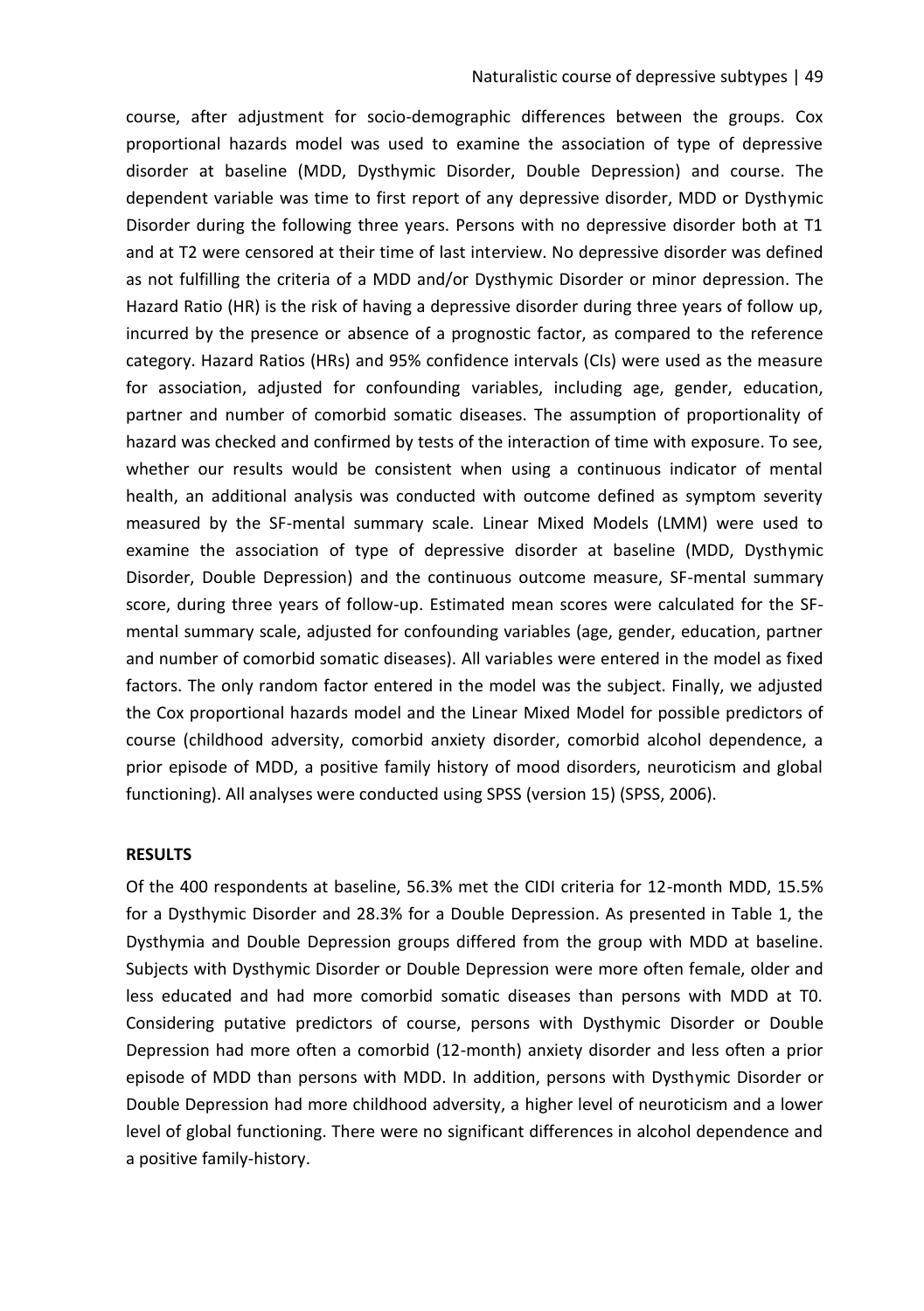**Table 1.** Characteristics of persons with Major Depressive Disorder, Dysthymic Disorder and Double Depression at baseline.

|                                   |        | <b>MDD</b><br>$n = 225$ | Dystymia<br>$n=62$ | Double<br>Depression<br>$n = 113$ | Analysis |                |        |
|-----------------------------------|--------|-------------------------|--------------------|-----------------------------------|----------|----------------|--------|
| Socio-demographics                |        | %                       | %                  | %                                 | $X^2$    | df             | p      |
| Sex                               | Female | 60.9                    | 71.0               | 74.3                              | 6.8      | $\overline{2}$ | .03    |
| Partner                           | No     | 48.4                    | 37.1               | 46.9                              | 2.5      | $\overline{2}$ | .28    |
| Education                         | Low    | 40.9                    | 59.7               | 68.1                              | 24.3     | $\overline{2}$ | < .001 |
|                                   |        | Mean<br>$(\pm SD)$      | Mean<br>$(\pm SD)$ | Mean<br>$(\pm SD)$                | F        | d              | p      |
| Age (years)                       |        | 38.5                    | 45.7               | 41.8                              | 12.3     | $\overline{2}$ | < .001 |
| Number of somatic diseases        |        | 1.0                     | 2.2                | 1.7                               | 15.9     | $\overline{2}$ | < .001 |
| Psycho-social characteristics     |        | %                       | %                  | %                                 | $X^2$    | df             | p      |
| Childhood adversity               | Yes    | 58.2                    | 75.8               | 64.6                              | 6.6      | $\overline{2}$ | .036   |
| Comorbid anxiety disorder         | Yes    | 47.1                    | 62.9               | 63.7                              | 10.8     | 2              | .005   |
| Comorbid alcohol Dependence       | Yes    | 7.1                     | 4.8                | 8.0                               | 0.61     | $\mathcal{P}$  | .74    |
| History of MDD                    | Yes    | 53.8                    | 24.2               | 26.5                              | 32.0     | 2              | < .001 |
| Positive family history           | Yes    | 48.0                    | 53.2               | 59.3                              | 3.9      | $\overline{2}$ | .14    |
|                                   |        | Mean<br>$(\pm SD)$      | Mean<br>$(\pm SD)$ | Mean<br>$(\pm SD)$                | F        | df             | p      |
| Neuroticism                       |        | 67.6 (5.7)              | 70.9 (5.9)         | 70.9 (6.3)                        | 15.2     | $\mathcal{P}$  | < .001 |
| Functioning (SF-physical summary) |        | 77.4 (20.2)             | 65.5 (26.0)        | 68.9 (23.1)                       | 10.1     | $\overline{2}$ | < .001 |

#### *3-Year course*

The distribution of diagnoses at T1 and T2, 1 and 3 years after baseline, is shown in Table 2. At T1, 5.6% of the original group of 400 respondents met the 12-month criteria for minor depression, 20.0% for MDD, 5.1% for Dysthymic Disorder and 8.6% for Double Depression. A considerable percentage (60.8% of the baseline population) did not meet the criteria for minor depression nor MDD nor Dysthymic Disorder nor Double Depression at T1. This was significantly higher for respondents with a pure MDD at T0 (70.9%) than for those with Dysthymic Disorder at T0 (50.0%) or Double Depression at T0 (46.4%) (p<.001). At T2, 2.2% met the criteria for minor depression, 12.8% for MDD, 5.3% for Dysthymic Disorder and 5.3% for Double Depression. Considering remission rates, again a significantly different course between the three groups was demonstrated: 77.6% of the respondents with a MDD at T0 did not meet the criteria of a depressive disorder at T2, versus 70.8% of the group with pure Dysthymic Disorder at T0 and 69.1% of the respondents with Double Depression at T0 (p=.001). Cross-sectional comparisons across depressive groups indicated that the rate of depressive diagnoses at follow-up was significantly different for Dysthymic Disorder and Double Depression as compared to MDD. Dysthymic Disorder and Double Depression groups, however, did not differ in the rate of depressive diagnoses at follow-up (at T1 p=.25; at T2 p=.70).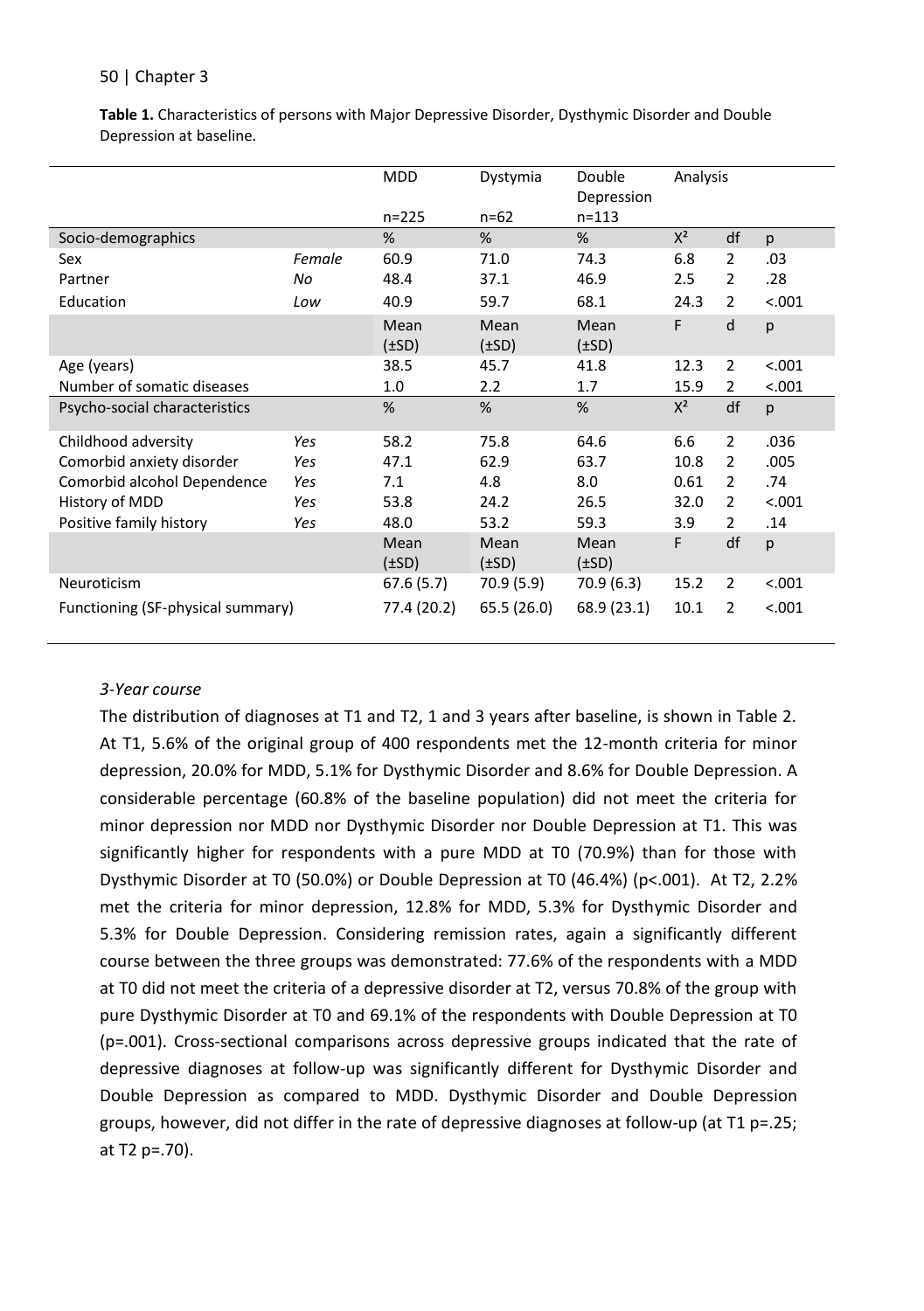|                    | No<br>Depressive                 | Minor<br>Depression | Pure Major<br>Depressive | Pure<br>Dysthymic | Double<br>Depression | p<br>across all | p<br>between          |
|--------------------|----------------------------------|---------------------|--------------------------|-------------------|----------------------|-----------------|-----------------------|
|                    | <b>Disorder</b>                  |                     | Disorder                 | disorder          |                      | groups          | groups                |
|                    | n (%)                            | n (%)               | n (%)                    | n (%)             | n (%)                |                 |                       |
|                    | T1 (after one year) $n=3951$     |                     |                          |                   |                      |                 |                       |
| MDD                |                                  |                     |                          |                   |                      |                 | MDD vs Dysth          |
| $n = 223$          | 158 (70.9)                       | 14(6.3)             | 39 (17.5)                | 4(1.8)            | 8(3.6)               |                 | < .001                |
| Dysth              |                                  |                     |                          |                   |                      |                 |                       |
| $n = 60$           | 30(50.0)                         | 3(5.0)              | 12(20.0)                 | 9(15.0)           | 6(10.0)              | < .001          | MDD vs DD             |
| DD                 |                                  |                     |                          |                   |                      |                 | < .001                |
| $n = 112$          | 52 (46.4)                        | 5(4.5)              | 28(25.0)                 | 7(6.3)            | 20(17.9)             |                 |                       |
| Total<br>$n = 395$ |                                  |                     |                          |                   |                      |                 | Dysth vs DD<br>.25    |
|                    | 240 (60.8)                       | 22(5.6)             | 79 (20.0)                | 20(5.1)           | 34(8.6)              |                 |                       |
|                    | T2 (after three years) $n=321^2$ |                     |                          |                   |                      |                 |                       |
| MDD                |                                  |                     |                          |                   |                      |                 | MDD vs Dysth<br>< .02 |
| $n = 192$          | 149 (77.6)                       | 6(3.1)              | 27(14.1)                 | 5(2.6)            | 5(2.6)               |                 |                       |
| Dysth<br>$n=48$    | 34 (70.8)                        |                     | 5(10.4)                  | 6(12.5)           | 3(6.3)               | .001            | MDD vs DD             |
| DD                 |                                  | 0(0)                |                          |                   |                      |                 | .01                   |
| $n = 81$           | 56 (69.1)                        | 1(1.2)              | 9(11.1)                  | 6(7.4)            | 9(11.1)              |                 |                       |
| Total              |                                  |                     |                          |                   |                      |                 | Dysth vs DD           |
| $n = 321$          | 239 (74.5)                       | 7(2.2)              | 41 (12.8)                | 17 (5.3)          | 17(5.3)              |                 | .70                   |

**Table 2.** Prevalence of depressive disorders after one and three years of follow-up according to baseline depressive disorder status.

 $1<sup>1</sup>$  At T1, 1.3% (n=5) were lost to attrition, but could be traced at 3-year follow up and were included in the analysis. <sup>2</sup> At T2, 19.8% (n=79) were lost to attrition. Abbreviations: MDD= Major Depressive Disorder, Dysth= Dysthymic Disorder, DD= Double Depression.

## *Predictors of 3-year course*

We analyzed possible associations between the type of depressive disorder at baseline and differences in course, adjusted for confounding covariates. None of these confounders was significantly associated with course. As presented in Table 3, the Cox proportional hazards model, adjusted for age, gender, partner, education and number of somatic diseases, showed that the type of depressive disorder at baseline (MDD, Dysthymic Disorder or Double Depression) predicted outcome. Dysthymic Disorder at baseline was associated with a 2.32-fold increased risk for any depressive disorder (MDD, Dysthymic Disorder, Double Depression or Minor Depression) during three years of follow up (95% CI 1.53-3.53) and Double Depression with a 2.40-fold increased risk (95% CI 1.71-3.37), as compared with MDD (reference). If the outcome 'any depressive disorder' would have been defined solely as MDD, Dysthymic Disorder and Double Depression with exclusion of minor depression, the Hazard Ratios would have been similar. The risk for any depressive disorder was somewhat reduced after full adjustment of the Cox proportional hazards model for potential predictors (childhood adversity, comorbid anxiety disorder and comorbid alcohol dependence, prior episode of MDD, positive family-history, neuroticism and global functioning), resulting in a Hazard Ratio of 1.88 [95% CI 1.18-2.99] for persons with Dysthymic Disorder and a Hazard Ratio of 2.24 [95% CI 1.53-3.28] for persons with Double Depression.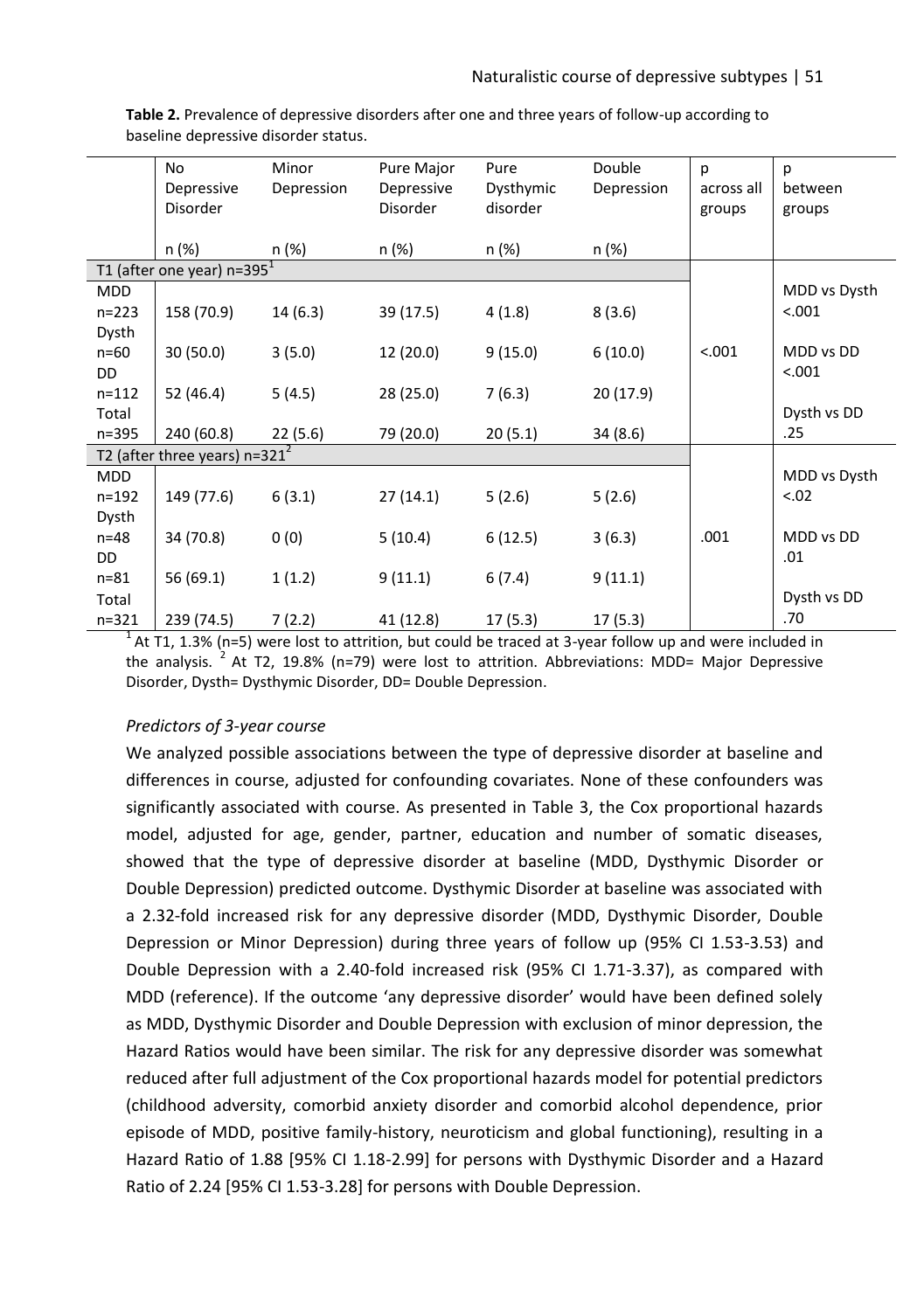$\overline{a}$ 

**Table 3.** Risk for depressive disorder during three years of follow up by baseline depressive disorder status, with and without adjustment for psychosocial characteristics.

|                                                                                                | Model $1^1$ HR (95% CI) | Model $2^1$ (HR (95%CI)   |  |  |  |
|------------------------------------------------------------------------------------------------|-------------------------|---------------------------|--|--|--|
| Outcome: any depressive disorder during three years of follow up (no. of events= 192; 48.0%)   |                         |                           |  |  |  |
| MDD only                                                                                       | Ref                     | Ref                       |  |  |  |
| Dysthymia only                                                                                 | 2.32 (1.53-3.53)        | 1.88 (1.18-2.99)          |  |  |  |
| Double Depression                                                                              | 2.40 (1.71-3.37)        | 2.24 (1.53-3.28)          |  |  |  |
| Childhood adversity                                                                            |                         | 1.05 (0.73-1.50)          |  |  |  |
| Comorbid anxiety disorder                                                                      |                         | 1.30 (0.91-1.86)          |  |  |  |
| Comorbid alcohol dependence                                                                    |                         | 1.47 (0.84-2.58)          |  |  |  |
| Prior MDD                                                                                      |                         | $0.83(0.59-1.17)$         |  |  |  |
| Positive family history                                                                        |                         | 1.07 (0.77-1.47)          |  |  |  |
| Neuroticism                                                                                    |                         | $1.05(1.02-1.08)$         |  |  |  |
| Functioning                                                                                    |                         | $0.99(0.98-0.99)$         |  |  |  |
|                                                                                                | Model $1^1$ HR (95% CI) | Model $2^2$ (HR (95%CI)   |  |  |  |
| Outcome: Major Depressive Disorder during three years of follow up (no. of events= 146; 36.5%) |                         |                           |  |  |  |
| MDD only                                                                                       | Ref                     | Ref                       |  |  |  |
| Dysthymia only                                                                                 | 1.96 (1.18-3.24)        | 1.59 (0.94-2.70)          |  |  |  |
| Double Depression                                                                              | 2.44 (1.66-3.58)        | $2.11(1.41-3.15)$         |  |  |  |
| Childhood adversity                                                                            |                         | 1.07 (0.73-1.57)          |  |  |  |
| Comorbid anxiety disorder                                                                      |                         | 1.17 (0.80-1.71)          |  |  |  |
| Comorbid alcohol dependence                                                                    |                         | 1.77 (0.97-3.23)          |  |  |  |
| Prior MDD                                                                                      |                         | $0.84(0.59-1.21)$         |  |  |  |
| Positive family history                                                                        |                         | $1.03(0.73-1.45)$         |  |  |  |
| Neuroticism                                                                                    |                         | 1.06 (1.02-1.09)          |  |  |  |
| Functioning                                                                                    |                         | $0.99(0.98-0.99)$         |  |  |  |
|                                                                                                | Model $1^1$ HR (95% CI) | Model $2^{2}$ (HR (95%CI) |  |  |  |
| Outcome: Dysthymic Disorder during three years of follow up (no. of events= 75; 18.8%)         |                         |                           |  |  |  |
| MDD only                                                                                       | Ref                     | Ref                       |  |  |  |
| Dysthymia only                                                                                 | 6.34 (3.26-12.33)       | 3.95 (1.95-8.00)          |  |  |  |
| Double Depression                                                                              | 5.67 (3.14-10.25)       | 4.10 (2.20-7.66)          |  |  |  |
| Childhood adversity                                                                            |                         | 1.40 (0.77-2.56)          |  |  |  |
| Comorbid anxiety disorder                                                                      |                         | 1.72 (0.97-3.06)          |  |  |  |
| Comorbid alcohol dependence                                                                    |                         | 1.54 (0.75-3.20)          |  |  |  |
| Prior MDD                                                                                      |                         | $0.76(0.44-1.31)$         |  |  |  |
| Positive family history                                                                        |                         | 1.38 (0.83-2.29)          |  |  |  |
| Neuroticism                                                                                    |                         | 1.04 (1.00-1.09)          |  |  |  |
| Functioning                                                                                    |                         | $0.99(0.97-1.00)$         |  |  |  |

 $^1$  Adjusted for age, sex, education, partner and number of comorbid somatic diseases.

<sup>&</sup>lt;sup>2</sup> Adjusted for age, sex, education, partner and number of comorbid somatic diseases and the additional variables mentioned in the table.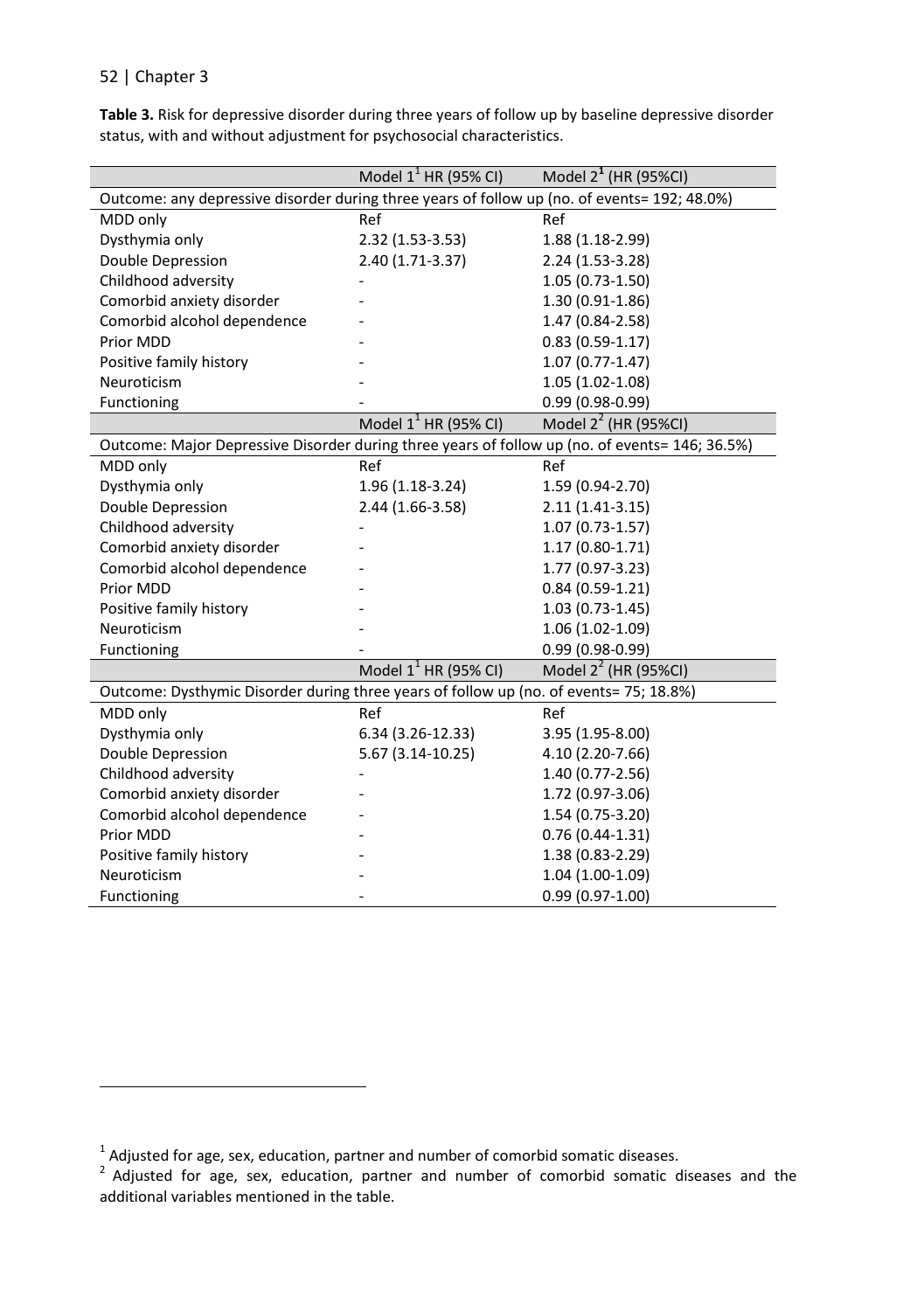#### Naturalistic course of depressive subtypes | 53

Of the potentially explanatory variables, only neuroticism (HR 1.05 [95% CI 1.02-1.08]) and functioning (HR 0.99 [95% CI 0.98-0.99]) predicted course. Similar analyses were conducted with outcome defined as the presence of MDD during three years of follow up. When compared to MDD only, Dysthymic Disorder was associated with a 1.96-fold increased risk (95% CI 1.18-3.24) and Double Depression with a 2.44-fold increased risk (95% CI 1.66-3.58) for having a MDD during the 3-year follow up. Again, this risk reduced somewhat after full adjustment. When the outcome was defined as Dysthymic Disorder during three years of follow up, Dysthymic Disorder at baseline predicted a 6.34-fold increased risk (95% CI 3.26- 12.33) and Double Depression with a 5.67-fold increased risk (95% CI 3.14-10.25), as compared to MDD at baseline (reference), which reduced slightly but remained significant after full adjustment. Again, only neuroticism and global functioning predicted the presence of MDD or Dysthymic Disorder over three years.

As presented in Figure 1, the Linear Mixed Model, adjusted for age, gender, partner, education and number of somatic diseases, also showed that the type of depressive disorder at baseline predicted the 3-year course trajectory of mental health summary score. Both Dysthymic Disorder as well as Double Depression at baseline were associated with a lower mental health summary score during three years of follow up compared to MDD (reference) (Dysthymic Disorder: B=-6.08, p=.04; Double Depression: B=-6.94, p=.004). After three years of follow-up, a similar pattern was seen. Dysthymic Disorder had a lower level of mental health summary score, albeit not significant (B=-3.74; p=.25). Double Depression showed a significantly lower level of SF-mental summary score compared to MDD (B=-8.21,  $p=002$ ). Predictors of the 3-year course in SF-36 mental health summary score were very consistent of those found for diagnostic status over time. When all putative predictors of course were included in Linear Mixed Models, only neuroticism (B=-1.08, p<.001) and physical functioning (B=0.39, p<.001) predicted the course.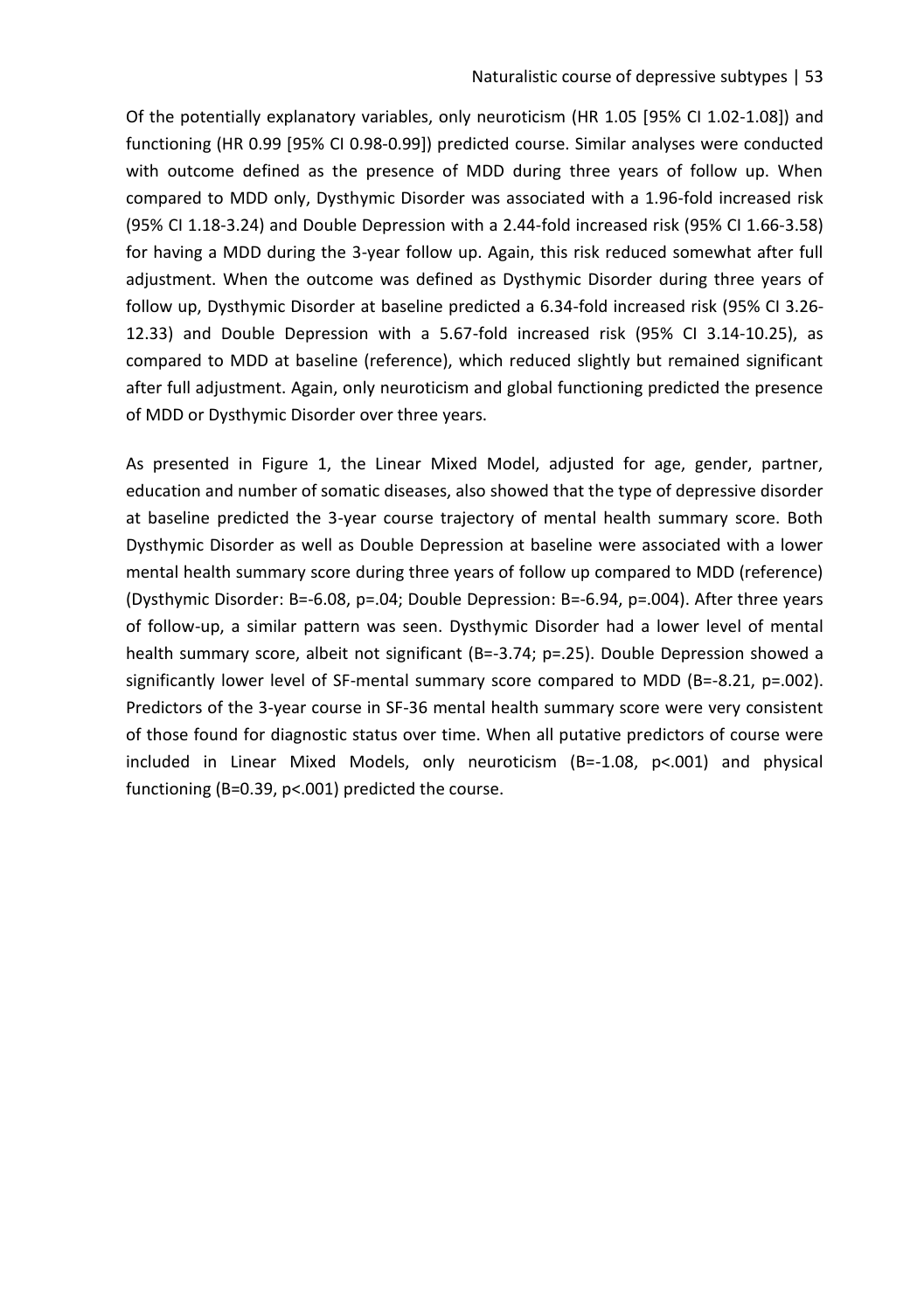**Figure 1:** SF-mental summary score during three years of follow-up by baseline depressive disorder status, with adjustment for psychosocial characteristics, age, sex, education, partner and number of comorbid somatic diseases.



Abbreviations: MDD= Major Depressive Disorder, Dyst= Dysthymic Disorder, DD= Double Depression.

#### *Post-hoc analyses*

The course trajectories of the Dysthymic Disorder and Double Depression subcohorts were similar. However, 24.5% of the persons with 12-month Dysthymic Disorder at baseline had an episode of MDD during life time. Since information on the time of onset of Dysthymic Disorder and MDD was missing, these persons might have met the criteria of Double Depression or chronic MDD in partial remission. Therefore, post-hoc analyses with exclusion of these persons were conducted. Again, we found no differences between persons with pure Dysthymic Disorder and Double Depression. In addition, treatment might influence course trajectory. However, in naturalistic studies, adjustment for treatment effect is complex because of the bias for patients with the most severe problems to receive the most treatment. Spurious relation between treatment and outcome can be found and its interpretation becomes very difficult. In our sample, only 17.0% did receive antidepressant medication. In post-hoc analyses treatment did not predicted outcome and thus cannot explain the observed differential course trajectories across depression groups. Since Linear Mixed Models can handle missing data, we finally conducted a post-hoc analysis that included all 536 initial subjects in order to examine the result that attrition may have had on our results. This analysis showed, that both Dysthymic Disorder as well as Double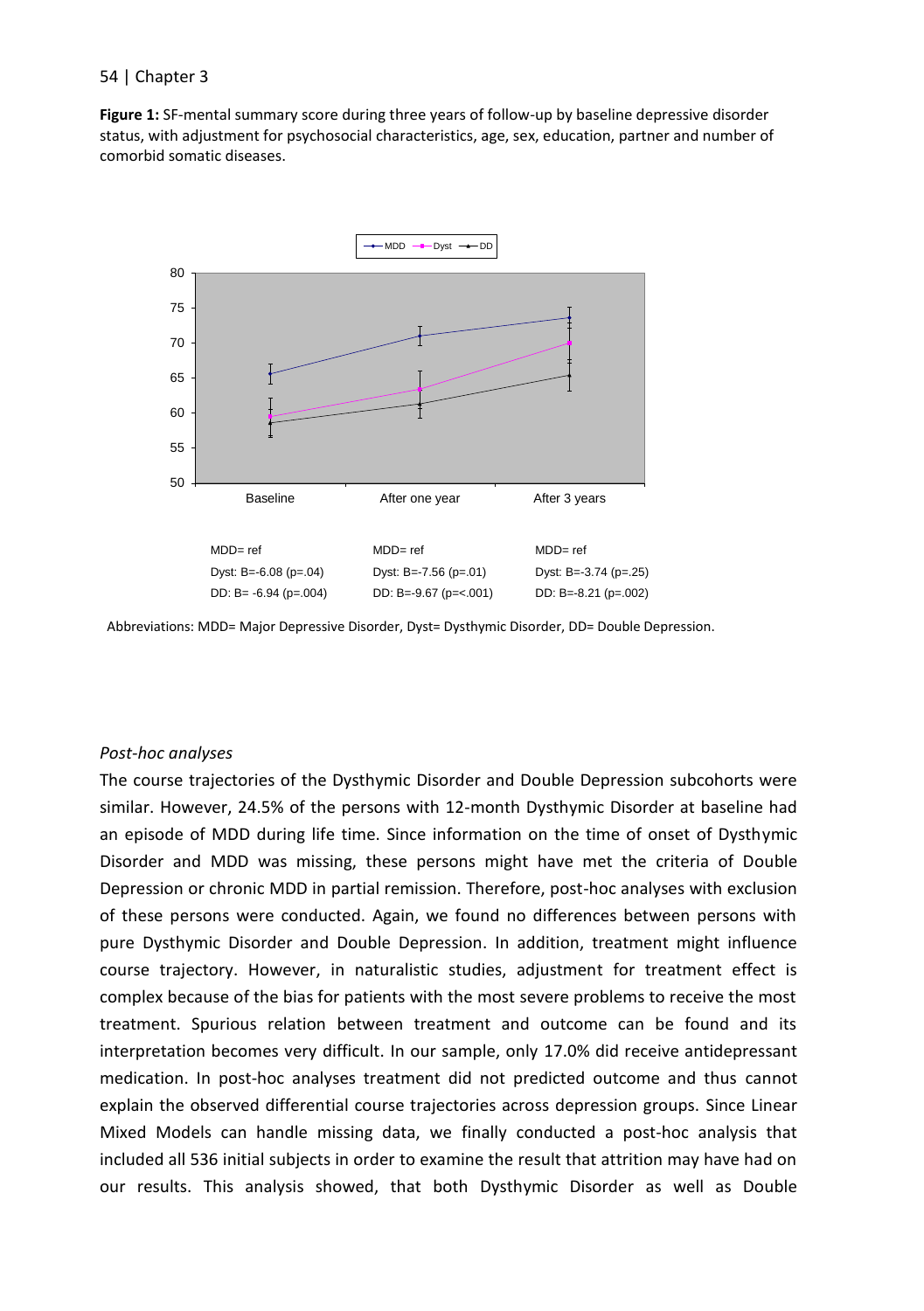Depression had a lower SF-36 mental health score during three years of follow up as compared with MDD (at baseline: Dysthymic Disorder: B=-4.7; p=.05; Double Depression: B=-8.7; p<.001, at T1: Dysthymic Disorder: B=-9.3, p=.002; Double Depression: B=-13.5, p<.001 and at T2: Dysthymic Disorder: B=-6.1; p=.05, Double Depression: B=-11.8, p<.001). So Linear Mixed Models results with imputed data for those dropping out after baseline, confirm- and even provide stronger evidence- for a differential course trajectory across baseline depression groups.

## **DISCUSSION**

Our primary aim was to examine the 3-year course of MDD, Dysthymic Disorder and Double Depression and possible determinants for course, providing some insight into whether a single diagnostic category (depressive disorder) with two clinically relevant dimensions (severity and duration) may be preferable over the existing diagnostic categories.

During the three years of follow up, we found a relatively high recovery rate for all three depressive disorders. The recovery rate for MDD was 70.9% after one year, rising to 77.6% after three years, for Dysthymic Disorder respectively 50.0% and 70.8% and for Double Depression respectively 46.4% and 69.1%. These recovery rates are higher than in previous studies (Klein et al., 2000; Wells et al., 1992). However, these prior studies have mainly focused on out-patient populations in which the recovery rates are likely to be lower than in community studies.

Both for persons with pure Dysthymic Disorder as well as for persons with Double Depression a higher hazard was found of having any depressive disorder, a MDD or a Dysthymic Disorder during three years follow up as compared to persons with pure MDD. In addition, both for persons with pure Dysthymia as well as for persons with Double Depression a lower level of the SF-mental health summary score during three years of follow-up was found as compared to persons with pure MDD. This additional analysis, in which outcome was measured using a continuous indicator of mental health, underlines the poorer prognosis among Dysthymic Disorder and Double Depression subjects compared to MDD only subjects. Analyses revealed similar course trajectories for persons with Dysthymic Disorder and persons with Double Depression. This illustrates the validity of the distinction between MDD and Dysthymic Disorder/ Double Depression.

The more favorable course trajectory for the group with MDD at baseline, in comparison to persons with Dysthymic Disorder or Double Depression, contributes to current debates on nosology of depressive disorders. Dysthymic Disorder and Double Depression show significantly poorer course trajectories than MDD. Klein et al. (2006) also demonstrated that out-patients with Dysthymic Disorder, with or without a superimposed MDD, exhibited significantly lower rates of improvement, compared to persons with MDD. Both Klein and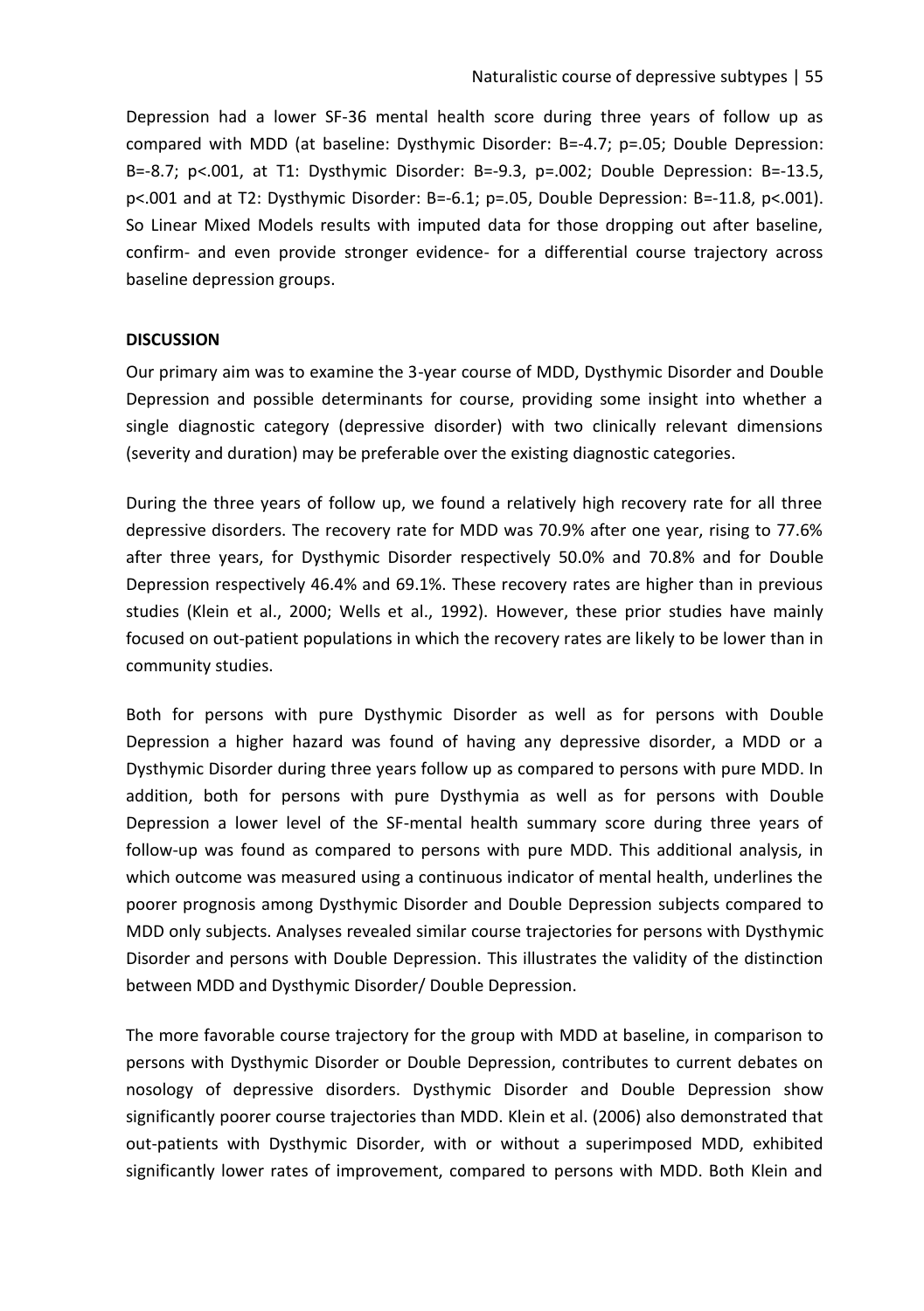colleagues (2006) and McCullough et al. (2000, 2003) found that the chronic versus nonchronic distinction constitutes an important source of heterogeneity in depression. Thus, chronicity may be a predictor for a worse course trajectory and may serve as an important distinguishing feature in classifying depressive disorders.

Considering the various covariates included in our multivariate models, in addition to type of depressive disorder at baseline, we only found neuroticism and global functioning to be significantly associated with course. Reports differ on their identification of predictors for a more chronic course. Low level of functioning as well as initial depression severity (Ormel et al., 2004; Spijker et al., 2002) were previously identified as a predictors for poor outcome. On the other hand, Keller et al. (1983) have examined various predictors (among others age, marital status, number of episodes of MDD and duration), but could not identify predictors of recovery from Dysthymic Disorder among patients with Double Depressions. Similarly, Klein et al. (1998) analyzed the contribution of other variables to the variability in outcome of MDD and Double Depression: age, gender, education, age of onset, lifetime history of MDD, substance dependence and a concurrent anxiety disorder or personality disorder. None of the variables made a significant independent contribution to the prediction of recovery during a 30-months follow-up (Klein et al., 1998). This same study, however, showed some significant results after a follow-up of 5 years, in which family history of psychopathology, childhood adversity, cluster C features, high level of neuroticism, history of anxiety and history of eating disorders all predicted higher levels of depression at follow up (Hayden and Klein, 2001). Different length of follow-up, different study populations, different outcome measures as well as different predictor variables may account for differences in results. Hayden and Klein (2001) only included out-patients and used different outcome measures for the course (the Longitudinal Interval Follow-Up Evaluation (LIFE) as well as Hamilton depression scale). Childhood adversity and neuroticism were not significantly associated with depression outcome as measured by LIFE, but were significantly associated with a more severe Hamilton depression scale, illustrating the influence of differences in outcome measure. More comprehensive models, with different outcome measures are necessary to identify prognostic factors (Hayden and Klein, 2001).

## **Strengths and limitations**

A strength of this study is its prospective design and its follow-up of three years with followup evaluations blind to diagnosis at baseline. In addition, this study is population based and an extensive assessment battery was used, which enabled us to perform multivariate analyses on a wide range of potential risk factors. Although the numbers at baseline were considerable, we were faced with attrition limiting the power to detect small effects at follow up. After adjustment for various risk factors, attrition was differential with respect to baseline type of depressive disorder. Higher attrition was found among persons with Dysthymic Disorder. Since attrition is generally associated with poorer outcome, this would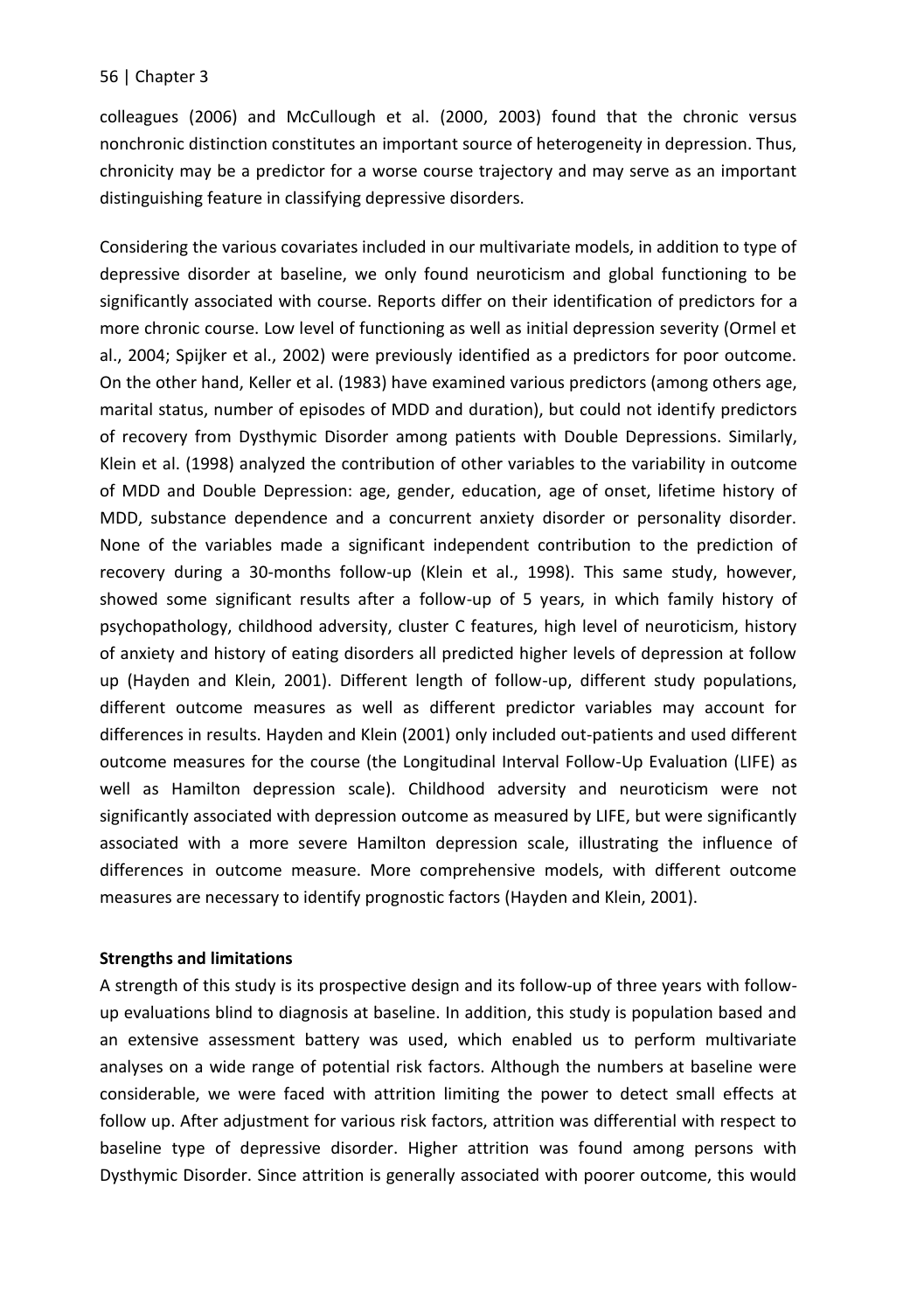indicate that differences in course trajectories may even have been larger in reality. Considering the course of Dysthymic Disorder, a long term follow up is especially important because chronicity is one of its defining characteristics and a key feature in distinguishing it from MDD. In this study, follow-up was limited to 3 years. However, as Klein, Shankman and Rose (2006) also stated, most recoveries occurred within the first 3 years of follow up and after 6 years the probability of recovery was low. Considering this, we can assume, that the 3-year follow-up of this study can provide considerable information on differences in course trajectories. Another limitation of our paper regards to our definition of Double Depression. We defined Double Depression as fulfilling the criteria of Dysthymic Disorder as well as MDD, irrespective of what was first. Unfortunately, the CIDI interview did not provide accurate information on timing of the various depressive subtypes. This means that an unknown number of respondents with Double Depression may have been classified as chronic MDD in partial remission, when we had accurate information on the time of onset of both disorders. The use of a structured instrument, such as the CIDI, in large-scale epidemiological studies is a major strength. Inter-rater reliability for diagnosing both Dysthymia and MDD using the CIDI has shown to be excellent (Dysthymic Disorder: k=0.96; MDD: k=0.97 (Wittchen et al., 1991; Wittchen, 1994). In addition, consistent findings were present when course was defined using a continuous mental health score illustrating that our results are unlikely due to the choice of our diagnostic instrument. Finally, treatment may be associated with course trajectories. However, in this naturalistic study design, the effect of treatment on course cannot be adequately evaluated.

In conclusion, our results demonstrate the importance of duration of symptoms and global functioning in predicting the course of depressive disorders. Furthermore, since the presence of a superimposed MDD does not alter the course of a pure Dysthymic Disorder, the validity of a distinction between these subtypes of chronic depressions is challenged. Our findings support Wells' proposal to differentiate between depressive disorders on the basis of functional status and chronicity (Wells, 1992). In DSM-V, a single diagnostic category (depressive disorder) with two clinically relevant dimensions (severity and duration) may be preferable over the existing various diagnostic categories. Considering the high prevalence of depressive disorders and its great impact on wellbeing, this finding is of great clinical and public health significance. Prevention and intervention programs should aim at identifying persons with chronic depressions and low level of functioning and optimizing their treatment. In clinical practice, in addition to psychiatric diagnosis, a thorough assessment of functioning is therefore needed.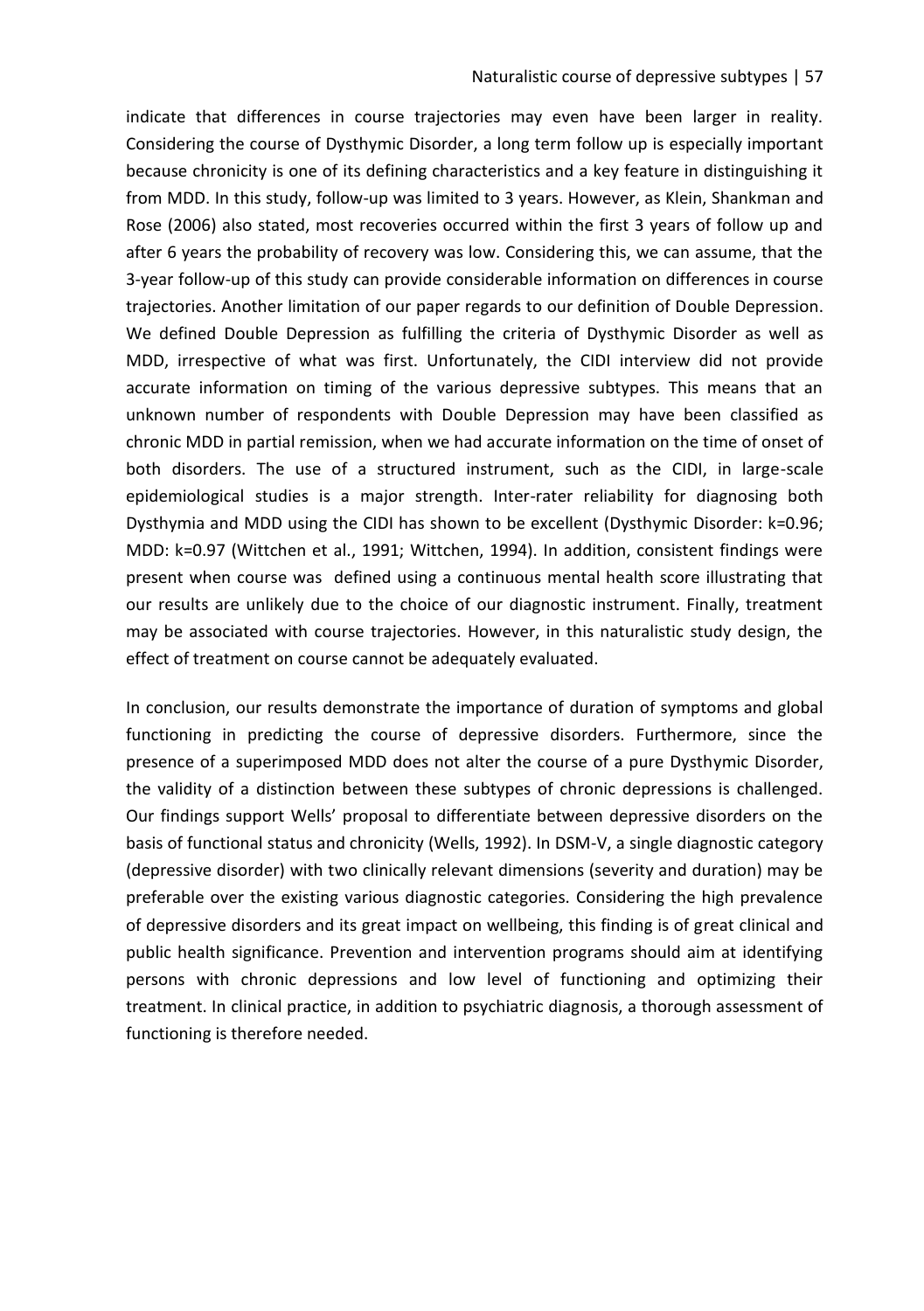#### **REFERENCES**

Aaronson NK, Muller M, Cohen PD, Essink-Bot ML, Fekkes M, Sanderman R, Sprangers MA, Verrips E. Translation, validation, and norming of the Dutch language version of the SF-36 Health Survey in community and chronic disease populations. Journal of Clinical Epidemiology 1998; 51: 1055-1068.

Afifi TO, Enns MW, Cox BJ, Graaf R de, Have M ten, Sareen J. Child abuse and health-related quality of life in adulthood. Journal of Nervous and Mental Disease 2007; 195: 797-804.

Angst J, Merikangas K. The depressive spectrum: diagnostic classification and course. Journal of Affective Disorders 1997; 45: 31-39.

Avrichir BS, Elkis H. Prevalence and underrecognition of dysthymia among psychiatric outpatients in Sao Paulo, Brazil. Journal of Affective Disorders 2002; 69: 193-199.

Berg J van de, Bos GAM van de. Het (meten van het) voorkomen van chronische aandoeningen 1974-1987. Maandbericht Gezondheid (CBS) 1989; 8: 4-21.

Bijl RV, Ravelli A, Zessen G van. Prevalence of psychiatric disorders in the general population: results of The Netherlands Mental Health Survey and Incidence Study (NEMESIS). Social Psychiatry and Psychiatric Epidemiology 1998a; 33: 587-595.

Bijl RV, Zessen G van, Ravelli A, de Rijk C, Langendoen Y. The Netherlands Mental Health Survey and Incidence Study (NEMESIS): objectives and design. Social Psychiatry and Psychiatric Epidemiology 1998b; 33: 581-586.

Bijl RV, Ravelli A. Current and residual functional disability associated with psychopathology: findings from the Netherlands Mental Health Survey and Incidence Study (NEMESIS). Psychological Medicine 2000; 30: 657-668.

Burke JD, Burke KC, Baker JH. Test-retest reliability in psychiatric patients of the SF-36 Health Survey. International Journal of Methods in Psychiatric Research 1995; 5: 189-194.

Graaf R de, Bijl RV, Smit F, Ravelli A, Vollebergh WA. Psychiatric and sociodemographic predictors of attrition in a longitudinal study: The Netherlands Mental Health Survey and Incidence Study (NEMESIS). American Journal of Epidemiology 2000a; 152: 1039-1047.

Graaf R de, Bijl RV, Vollebergh WA. Response and non-response third wave: the Netherlands Mental Health Survey and Incidence Study (NEMESIS) Technical Report no 11. 2000b. Utrecht, Trimbos-institute.

Graaf R de, Bijl RV, Have M ten, Beekman AT, Vollebergh WA. Pathways to comorbidity: the transition of pure mood, anxiety and substance use disorders into comorbid conditions in a longitudinal population-based study. Journal of Affective Disorders 2004; 82: 461-467.

Hayden EP, Klein DN. Outcome of dysthymic disorder at 5-year follow-up: the effect of familial psychopathology, early adversity, personality, comorbidity, and chronic stress. American Journal of Psychiatry 2001; 158: 1864-1870.

Howland RH. General health, health care utilization, and medical comorbidity in dysthymia. International Journal of Psychiatry in Medicine 1993; 23: 211-238.

Judd LL, Schettler PJ, Akiskal HS. The prevalence, clinical relevance, and public health significance of subthreshold depressions. Psychiatric Clinics of North America 2002; 25: 685-698.

Keller MB, Lavori PW. Double depression, major depression, and dysthymia: distinct entities or different phases of a single disorder? Psychopharmacology Bulletin 1984; 20: 399-402.

Keller MB, Lavori PW, Endicott J, Coryell W, Klerman GL. "Double depression": two-year follow-up. American Journal of Psychiatry 1983; 140: 689-694.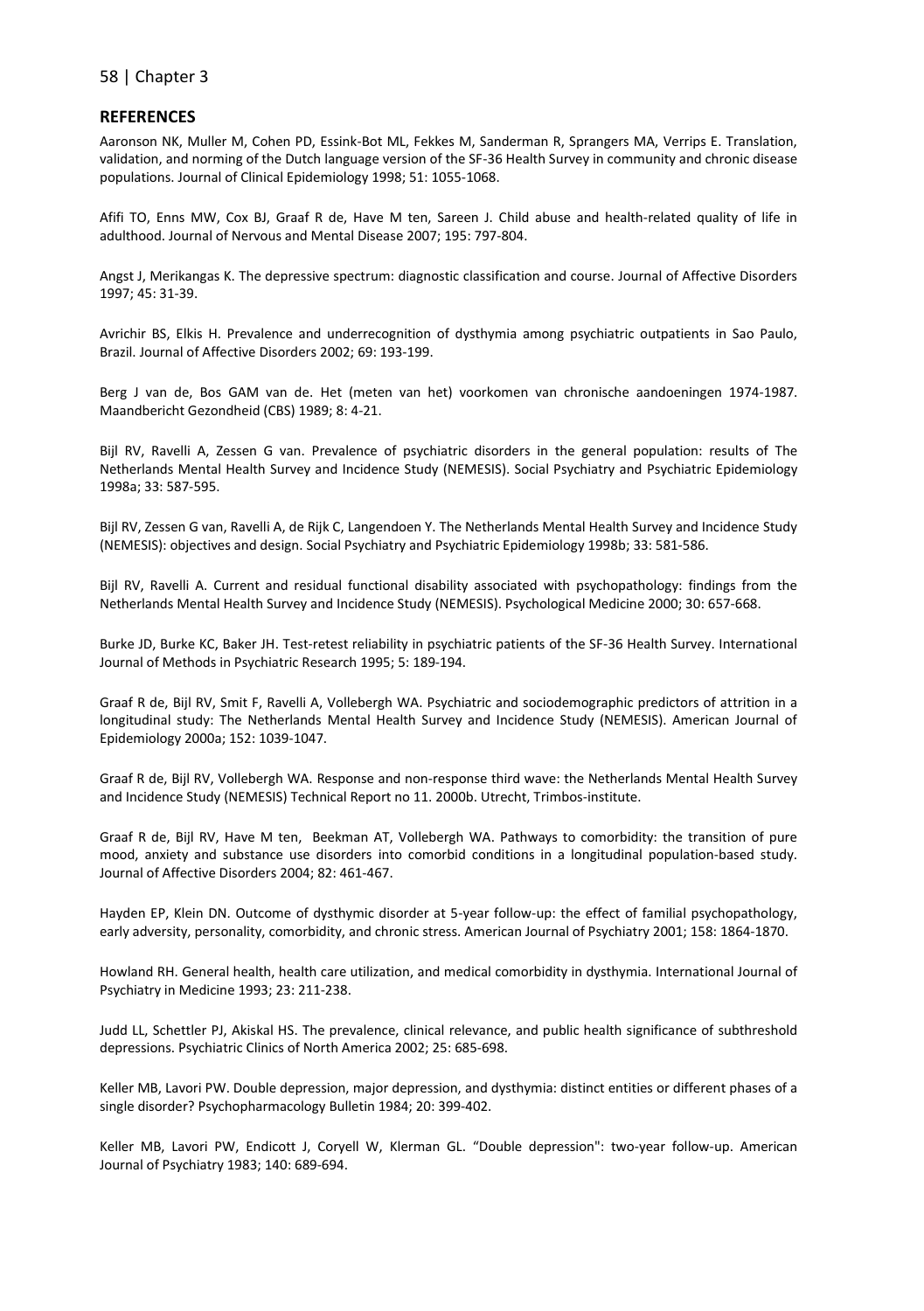Keller MB, Shapiro RW. "Double depression": superimposition of acute depressive episodes on chronic depressive disorders. American Journal of Psychiatry 1982; 139: 438-442.

Kessler RC, McGonagle KA, Zhao S, Nelson CB, Hughes M, Eshleman S, Wittchen HU, Kendler KS. Lifetime and 12 month prevalence of DSM-III-R psychiatric disorders in the United States. Results from the National Comorbidity Survey. Archives of General Psychiatry 1994; 51: 8-19.

Klein DN, Norden KA, Ferro T, Leader JB, Kasch KL, Klein LM, Schwartz JE, Aronson TA. Thirty-month naturalistic follow-up study of early-onset dysthymic disorder: course, diagnostic stability, and prediction of outcome. Journal of Abnormal Psychology 1998; 107: 338-348.

Klein DN, Schwartz JE, Rose S, Leader JB. Five-year course and outcome of dysthymic disorder: A prospective, naturalistic follow-up study. American Journal of Psychiatry 2000; 157: 931-939.

Klein DN, Shankman SA, Rose S. Ten-year prospective follow-up study of the naturalistic course of dysthymic disorder and double depression. American Journal of Psychiatry 2006; 163: 872-880.

McCullough JP, Klein DN, Keller MB, Holzer CE, Davis SM, Kornstein SG, Howland RH, Thase ME, Harrison WM. Comparison of DSM-III-R chronic major depression and major depression superimposed on dysthymia (double depression): validity of the distinction. Journal of Abnormal Psychology 2000; 109: 419-427.

McCullough JP, Klein DN, Borian FE, Howland RH, Riso LP, Keller MB, Banks PL. Group comparisons of DSM-IV subtypes of chronic depression: validity of the distinctions, part 2. Journal of Abnormal Psychology 2003; 112: 614- 622.

McHorney CA, Ware JE, Raczek AE. The MOS 36-Item Short-Form Health Survey (SF-36): II. Psychometric and clinical tests of validity in measuring physical and mental health constructs. Medical Care 1993; 31: 247-263.

McHorney CA, Ware JE, Lu JF, Sherbourne CD. The MOS 36-item Short-Form Health Survey (SF-36): III. Tests of data quality, scaling assumptions, and reliability across diverse patient groups. Medical Care 1994; 32: 40-66.

Ormel J. Neuroticism and well-being inventories: measuring traits or states? Psychological Medicine 1983; 13: 165- 176.

Ormel J, Oldehinkel AJ, Brilman EI. The interplay and etiological continuity of neuroticism, difficulties, and life events in the etiology of major and subsyndromal, first and recurrent depressive episodes in later life. American Journal of Psychiatry 2001; 158: 885-891.

Ormel J, Oldehinkel A J, Nolen WA, Vollebergh W. Psychosocial disability before, during, and after a major depressive episode: a 3-wave population-based study of state, scar, and trait effects. Archives of General Psychiatry 2004; 61: 387-392.

Ormel J, Wohlfarth T. How neuroticism, long-term difficulties, and life situation change influence psychological distress: a longitudinal model. Journal of Personality and Social Psychology 1991; 60: 744-755.

Smeets RMW, Dingemans PMAJ. Composite International Diagnostic Interview (CIDI), version 1.1. 1993. Amsterdam/ Geneva, World Health Organization.

Spijker J, Graaf R de, Bijl RV, Beekman AT, Ormel J, Nolen WA. Duration of major depressive episodes in the general population: results from The Netherlands Mental Health Survey and Incidence Study (NEMESIS). British Journal of Psychiatry 2002; 181: 208-213.

SPSS. SPSS for Windows: version 15.0. 2006. Chicago, SPSS.

Ware JE, Sherbourne CD. The MOS 36-item short-form health survey (SF-36). I. Conceptual framework and item selection. Medical Care 1992; 30: 473-483.